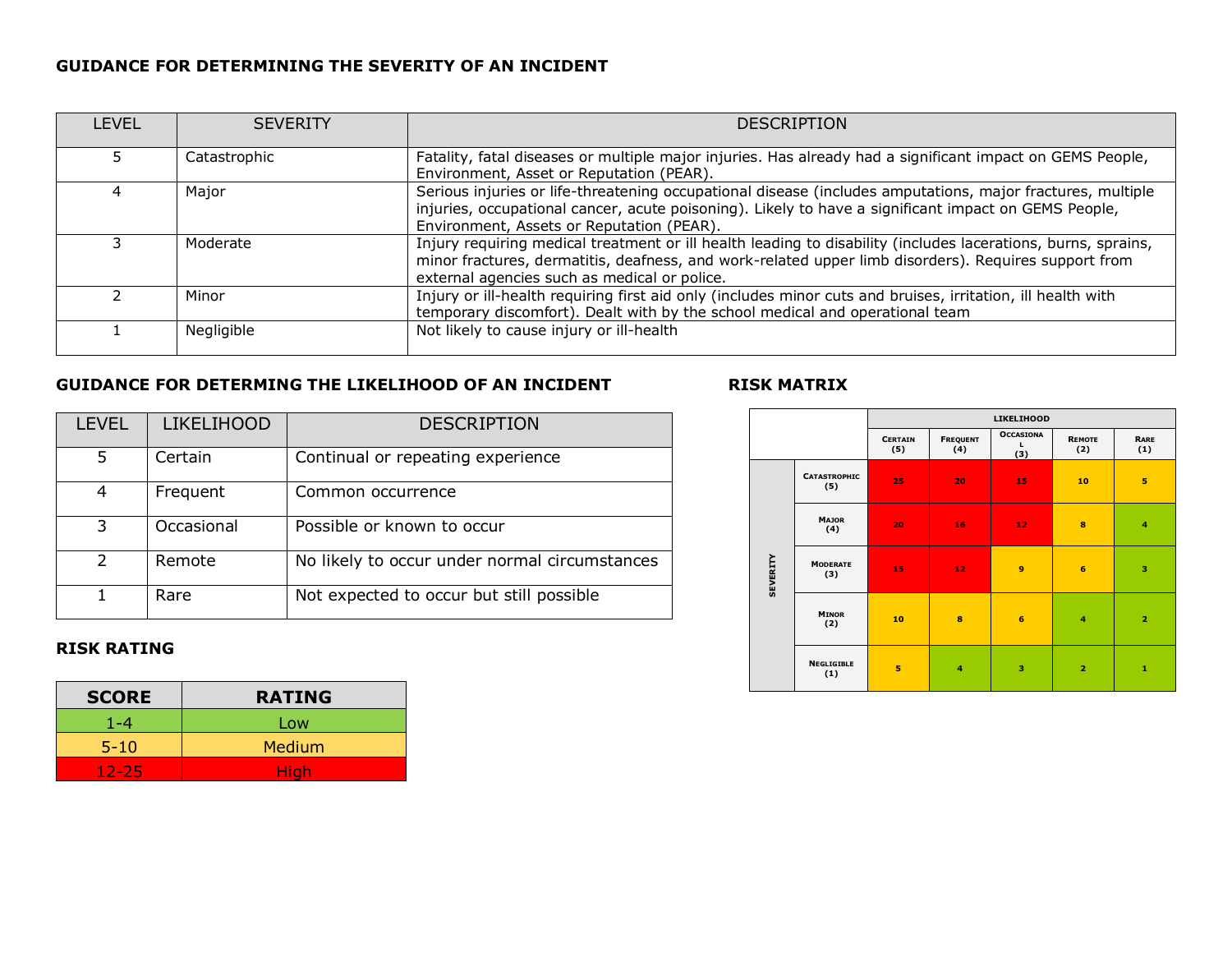# **Risk assessment**

| <b>Hazard</b><br><b>EXAMPLE:</b>                                                                                                                         |          |   | Persons at risk |             |              | <b>Initial risk</b><br>rating |                |             | <b>Risk</b> | <b>Controls to consider</b>                                                                                                                                                                                                                                                   |                | <b>Residual risk</b> | <b>Risk</b> |        |
|----------------------------------------------------------------------------------------------------------------------------------------------------------|----------|---|-----------------|-------------|--------------|-------------------------------|----------------|-------------|-------------|-------------------------------------------------------------------------------------------------------------------------------------------------------------------------------------------------------------------------------------------------------------------------------|----------------|----------------------|-------------|--------|
|                                                                                                                                                          |          | M | S               | $\mathbf C$ | $\mathbf{o}$ | $\mathsf{s}$                  | L              | $\mathbf R$ | rating      |                                                                                                                                                                                                                                                                               |                | L                    | R           | rating |
| Student not following social distancing rules<br>(this could be Student of Determination or any<br>student.)                                             |          |   | $\pmb{\times}$  |             |              | 3                             | $\overline{4}$ | 12          | H           | Use visual cues to reinforce<br>social distancing rules.<br>Etc<br>$\bullet$                                                                                                                                                                                                  | 3              | $\overline{2}$       | 6           | M      |
| <b>EXAMPLE:</b><br>Early years students (could be Student of<br>Determination or any student) holding hands<br>with an adult in their bubble?            |          |   |                 |             |              |                               |                |             |             | Frequent<br>handwashing/sanitising<br>Etc                                                                                                                                                                                                                                     |                |                      |             |        |
| <b>CURRENT EXAMPLES FROM THE GENERIC RISK ASSESSMENT FOR REOPENING SCHOOLS:</b>                                                                          |          |   |                 |             |              |                               |                |             |             |                                                                                                                                                                                                                                                                               |                |                      |             |        |
| Close proximity of students within assembly and<br>dining areas<br>*this is a potentially higher risk due to the large<br>number's that could congregate | X        |   | X               |             |              | 4                             | 4              | 16          | н           | Cancellation of large<br>$\bullet$<br>assemblies all together<br>Consider smaller year<br>assemblies to minimise the<br>number of students<br>Face masks to be worn by<br>all<br>1.5 meter distancing<br>between students<br>Thorough cleaning of areas<br>on a regular basis | $\overline{4}$ | 2                    | 8           | M      |
| Close proximity of students within assembly and<br>dining areas                                                                                          | $\times$ |   | X               |             |              | 3                             | $\overline{4}$ | 12          | H.          | One way pedestrian flow<br>$\bullet$<br>system in place<br>Distancing signage in place<br>throughout corridors<br>Consider staggered break<br>times to ease congestion<br>Face masks to be worn<br>Regular handwashing and<br>sanitising to take place                        | 3              | $\overline{2}$       | 6           | M      |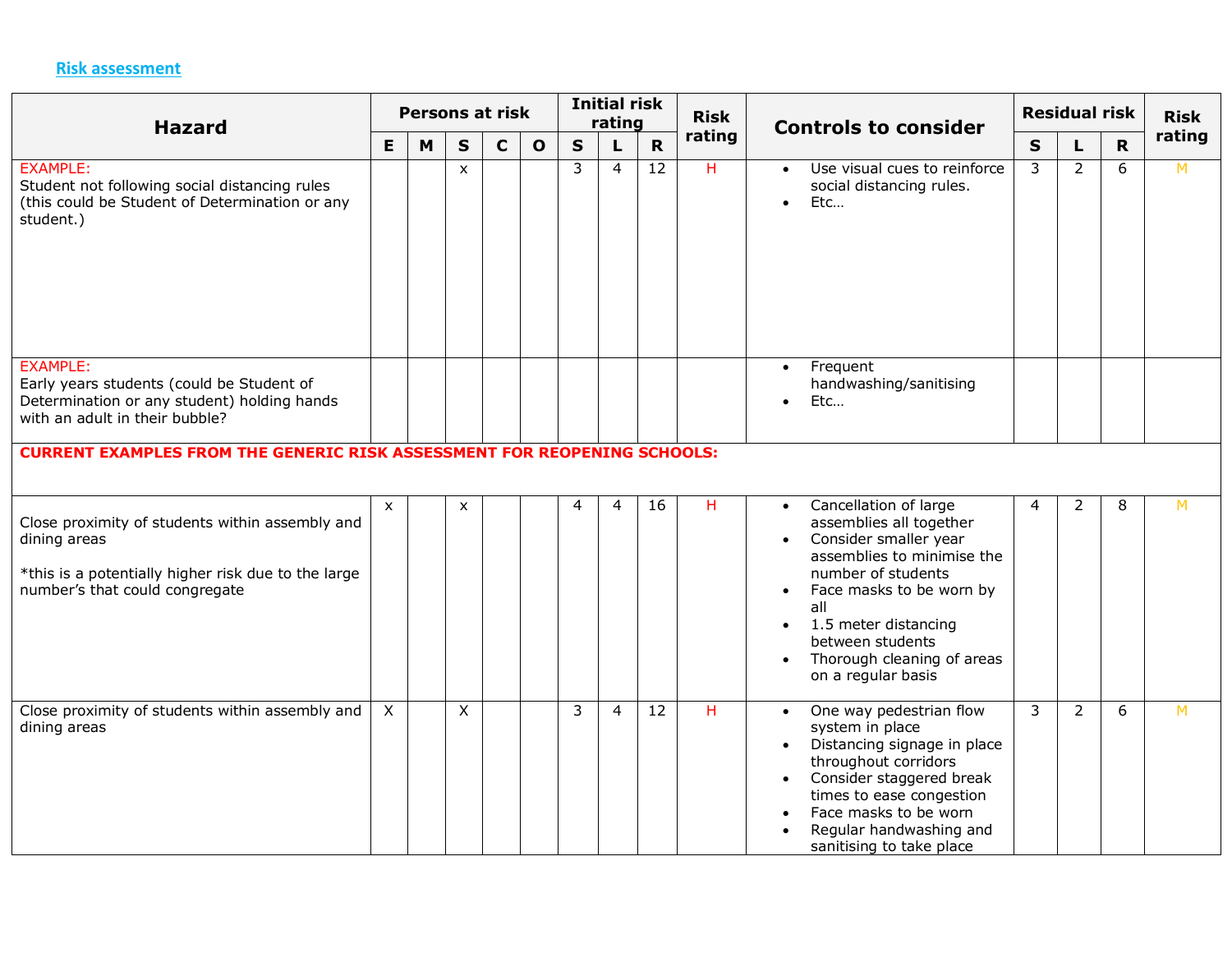|                                                                             |                           |   |                |  |                |                |                 |    | Regular cleaning of<br>frequent touch points in<br>such areas                                                                                                                                                                                                                                                                                                                                                  |                |                |   |    |
|-----------------------------------------------------------------------------|---------------------------|---|----------------|--|----------------|----------------|-----------------|----|----------------------------------------------------------------------------------------------------------------------------------------------------------------------------------------------------------------------------------------------------------------------------------------------------------------------------------------------------------------------------------------------------------------|----------------|----------------|---|----|
| Potentially infected students entering schools<br>and transmitting Covid-19 | $\boldsymbol{\mathsf{x}}$ | X | $\pmb{\times}$ |  | $\overline{4}$ | $\overline{4}$ | $\overline{16}$ | H  | Thermal detectors in place<br>at school entrance points<br>Strict stay home policy in<br>place for any student who<br>is sick<br>Travel declaration policy in<br>place<br>Staggered start and finish<br>$\bullet$<br>times to reduce large<br>numbers of students<br>arriving at the same time.                                                                                                                | $\overline{4}$ | $\overline{2}$ | 8 | M  |
| Transmission through day to day movement<br>across school                   | $\mathsf{x}$              |   | $\mathsf{x}$   |  | $\overline{4}$ | $\overline{4}$ | 16              | H  | Segregated movement of<br>$\bullet$<br>students, i.e., younger<br>students do not move<br>around areas of older<br>students<br>Staggered break and lunch<br>times to avoid larger group<br>gatherings<br>Outdoor break to be<br>considered as a preferred<br>option<br>Consider cohorts of<br>students who can remain<br>together throughout<br>classes, minimising the risk<br>of spread to larger<br>numbers | $\overline{4}$ | $\overline{2}$ | 8 | M  |
| School transport                                                            |                           |   |                |  |                |                |                 |    | Note: this will be covered under a<br>separate risk assessment                                                                                                                                                                                                                                                                                                                                                 |                |                |   |    |
| School arrivals/dispersals - transmission<br>through large groups           | $\mathsf{x}$              |   | $\mathsf{x}$   |  | $\overline{3}$ | $\overline{4}$ | $\overline{12}$ | H. | Each school to have a<br>$\bullet$<br>detailed traffic<br>management plan in place<br>No parents allowed onto<br>school for drop others<br>other than early years<br>parents<br>Security personnel to<br>support traffic controls<br>Schools to consider<br>staggered start times to<br>ease traffic congestion                                                                                                | $\overline{3}$ | $\mathbf{1}$   | 3 | T. |